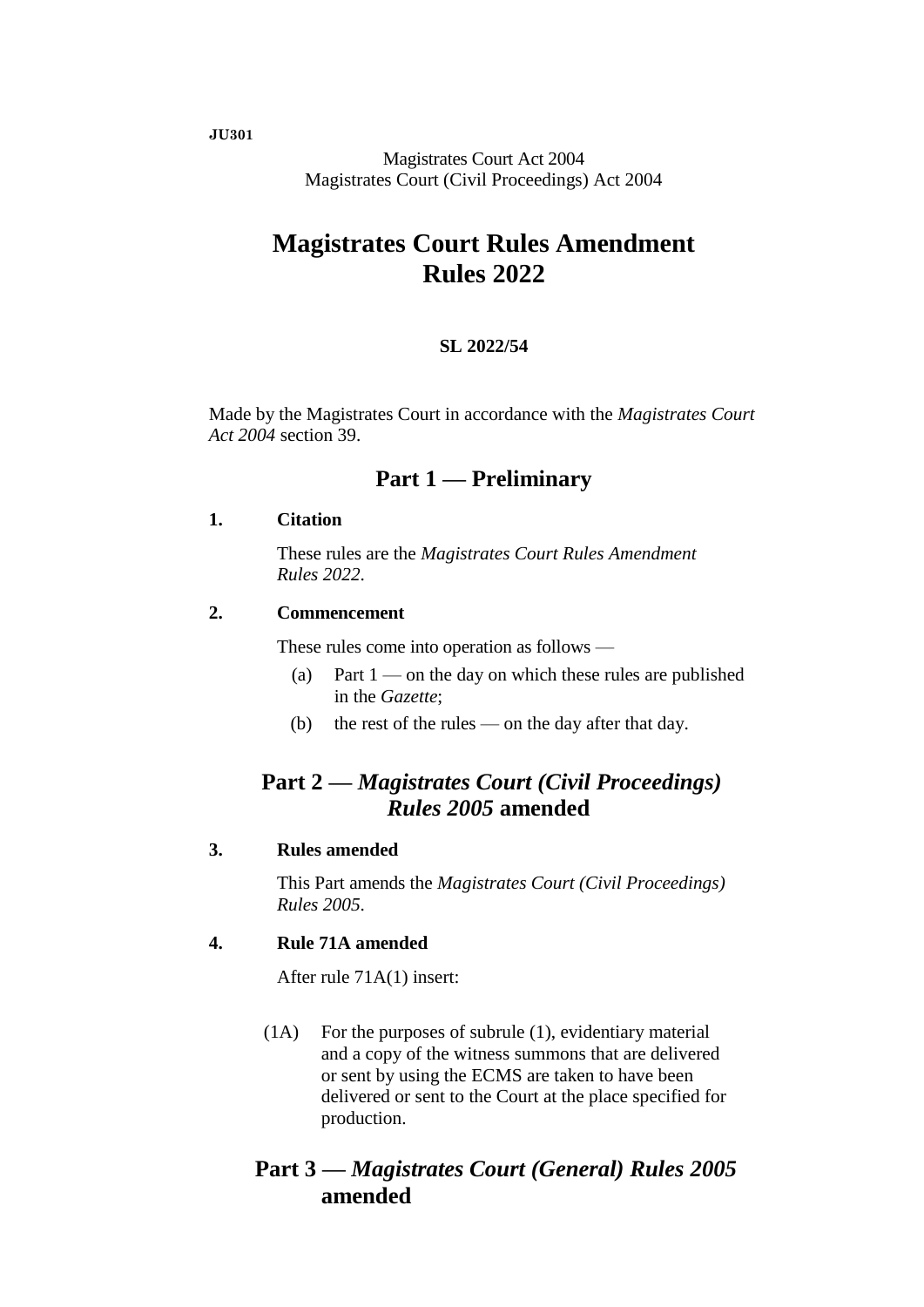### **5. Rules amended**

This Part amends the *Magistrates Court (General) Rules 2005*.

### **6. Rule 8A amended**

(1) In rule 8A(1) delete "Except as provided in subrule (2)," and insert:

Unless these rules provide otherwise,

(2) In rule 8A(2) delete "is to" and insert:

must

## **7. Rule 8B inserted**

After rule 8A insert:

## **8B. Application for cancellation of surety undertaking**

An application made in accordance with the *Bail Regulations 1988* regulation 9A for cancellation of a surety undertaking may be lodged at any registry of the Court.

## **Part 4 —** *Magistrates Court (Minor Cases Procedure) Rules 2005* **amended**

### **8. Rules amended**

This Part amends the *Magistrates Court (Minor Cases Procedure) Rules 2005*.

#### **9. Part 2 heading amended**

In the heading to Part 2 delete "**generally**".

## **10. Rule 6 deleted**

Delete rule 6.

## **11. Part 3 deleted**

Delete Part 3.

### **12. Rule 19 amended**

In rule 19 delete "or the claim is a consumer/trader claim,".

## **13. Rule 39A amended**

After rule 39A(1) insert: